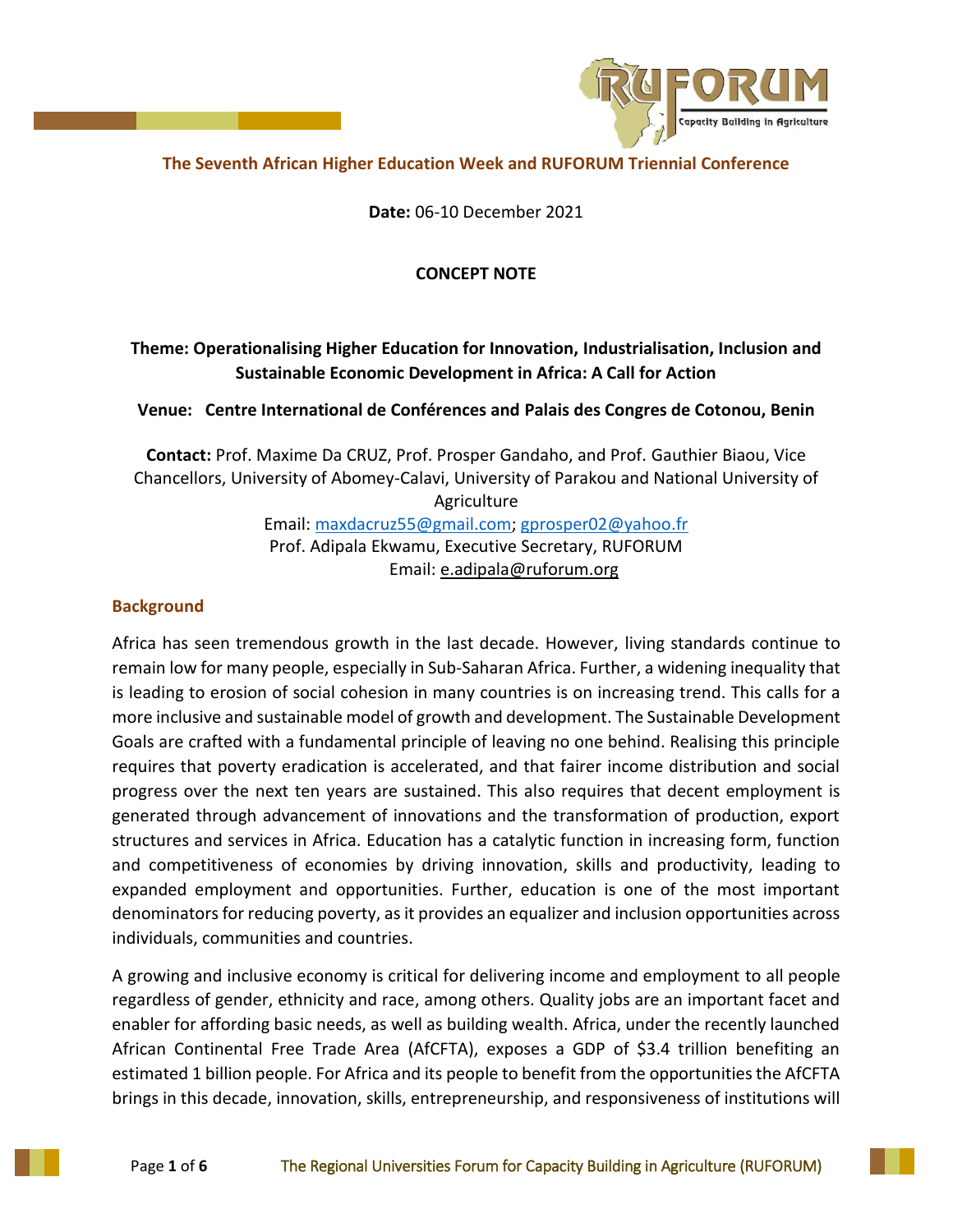

be critical for success to happen. Higher education and particularly universities are at the forefront of shaping and delivering innovations, skills, and entrepreneurial graduates. However, universities in Africa need to do more to rapidly achieve technology integration and human capital investments that are essential for enhancing productivity and economic performance.

African universities under the Regional Universities Forum for Capacity Building in Africa (RUFORUM) network, recognised the inherent contribution universities play in development and appreciate the gaps within the higher education sector that need to be addressed to support the continent's development needs. Accordingly, in 2018, the African universities adopted the African Higher Education, Science, Technology and Innovation Strategy (AHESTI) as a guiding framework for strengthening universities' contribution to Africa's development. The 2018 Ministerial meeting held at the Sixth Africa Higher Education Week and RUFORUM Biennial Conference challenged African Universities to develop regional investment programmes for enhancing human capital development. African universities responded to this call with five continental initiatives notably (i) the Strengthening Higher Agricultural Education in Africa (SHAEA); (ii) Building Africa's Science, Technology and Innovation Capacity (BASTIC); (iii) Strengthening Africa's Innovation and Entrepreneurship Capacity (SASTIE); (iv) Regional Initiative to Strengthen Staff Capacity and Increase the Pool of Women Scientists in Africa (RISSCAW); and (v) the African Digital Agricultural Platform (AfriDAP). While these initiatives respond to the requisite human capital needs, skills and innovations required for Africa's economic development, they must be operationalized to realise the intended outcomes.

# **The seventh Africa Higher Education Week & RUFORUM Triennial Conference, 2021**

The Seventh Africa Higher Education and RUFORUM Triennial Conference is set under the theme "**Operationalising Higher Education for Innovation, Industrialisation, Inclusion and Sustainable Economic Development in Africa: A call for action"** that responds to the urgent needs for the African governments, development partners, private sector and citizenry to take actions to invest in higher education. This Triennial conference is convened with the following objectives:

- 1. Catalyse investment in Higher Education for human capital development in Africa
- 2. Promote international linkages and partnerships for excellence in Higher Education
- 3. Strengthen collaboration and mutual learning to spur innovation and industrialisation for economic transformation in Africa
- 4. Promote youth employment and skills acquisition for development
- 5. Strengthen University-Private sector business linkages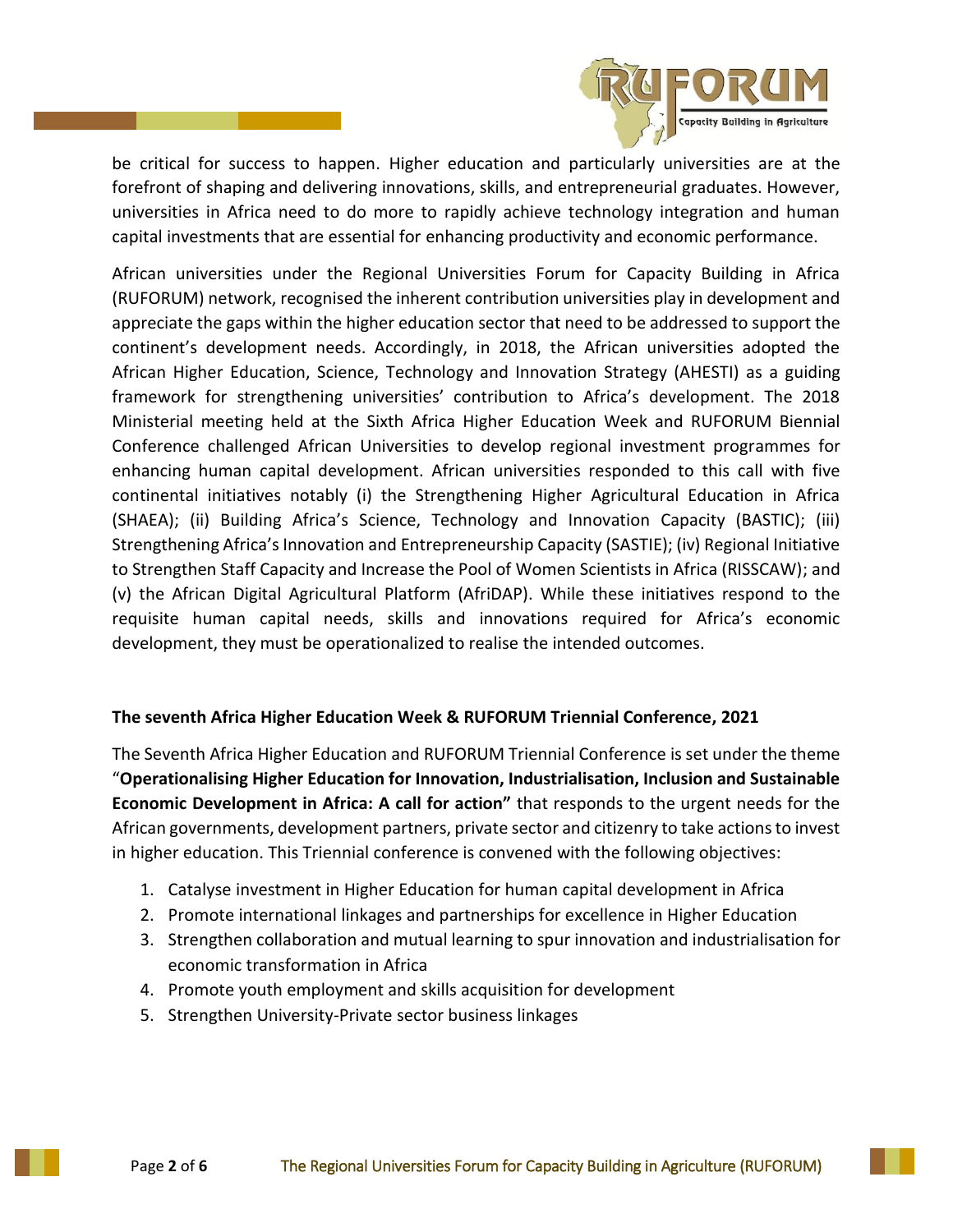

#### **APPROACH**

## **Participation, Venue and Date:**

The First RUFORUM Triennial Conference, the  $16<sup>th</sup>$  Annual General Meeting and  $7<sup>th</sup>$  African Higher Education Week will be held in the Republic of Benin at **Centre International de Conférences and Palais des Congres de Cotonou, Benin** from 6th-10th December 2021. The five-day conference will bring together policy makers including Ministers and Technical Experts, Higher Education Leaders in Africa, development partners, private sector leaders, researchers, innovators, students, and farmer organisations, among others. Approximately 1000 delegates are expected from across the world.

## **Conference organization**

With the recognition that the previous RUFORUM conferences have mainly been hosted in Southern and Eastern Africa, the 2021 Africa Higher Education Week and RUFORUM Triennial Conference will be held in the Republic of Benin, West Africa. The Triennial conference and related events will be co-hosted by the Government of Benin through the Ministry of Higher Education and Scientific Research, the University of Abomey-Calavi, the University of Parakou, National University of Agriculture and the RUFORUM Network. It is envisaged that His Excellency Patrice Talon, President of the Republic of Benin and the designated Chair of the African Union Commission will grace the conference.

### **Conference arrangements**

As part of the Triennial convening, a number of events will be held, notably (i) a series of skills enhancement training for undergraduates, post-graduate and post-doctoral Fellows; (ii) exhibitions by academia, private sector and others to profile and showcase their activities, innovations, products and services; (iii) poster session and scientific presentations; (iv) specific convening to discuss topical issues affecting science, technology and innovation in Africa; (v) meetings with policy and private sector leaders; and (vi) RUFORUM governance meetings. The details of the schedule of these events are indicated in the draft overview programme  $(\text{Link})$ . More information about the exhibitions [\(Link\)](https://www.ruforum.org/sites/default/files/Call%20for%20Posters_Triennial%202021-17%20Aug%202020.pdf), scientific presentations (Link), posters (Link) and submissions for the Young Innovators Competition [\(Link\)](https://ruforum.files.wordpress.com/2020/07/precall_announcement_young-innovators2021.pdf) and Outstanding upcoming Scientists [\(Link\)](https://ruforum.wordpress.com/2020/07/12/precall-announcement-for-ruforum-young-scientists-award-ysa/) Awards for Benin can be found in the respective calls

For further details about the Triennial Conference, visit [www.ruforum.org](http://www.ruforum.org/)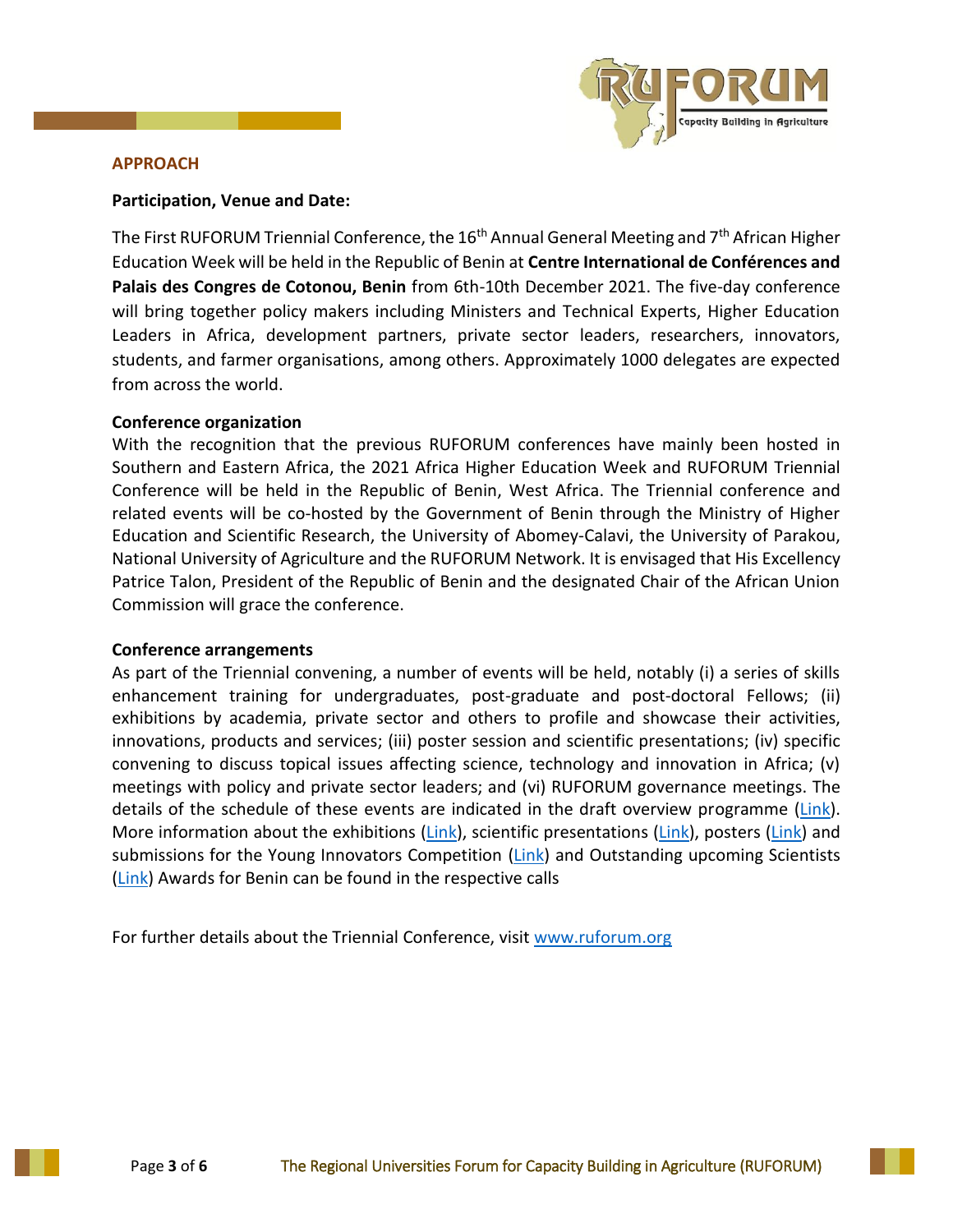

#### **Conference organizers**

## **Ministry of Higher Education and Scientific Research-Republic of Benin**

The Ministry of Higher Education and Scientific Research [\(https://enseignementsuperieur.gouv.bj/\)](https://enseignementsuperieur.gouv.bj/) is one of the 24 ministries of the current government of the Republic of Benin. It plays the overarching role of leadership, guidance and quality assurance to higher education and research related entities in Benin, such as the four interdisciplinary and thematic universities in Benin, the General Directorate of Higher Education, Benin Agency for valorization of research outputs and innovations, the National Funds for Scientific Research, Technology and Innovation, among others.

### **University of Abomey Calavi**

University of Abomey Calavi (in French: Université d'Abomey-Calavi; [https://uac.bj/\)](https://uac.bj/) was established in 1970 as "University of Dahomey", which become the National University of Benin in 1975, with a vision to promote equality and equity and produce quality human resources and research outputs adapted to the needs of development of the country and nations. Currently, the University of Abomey-Calavi has 32 training establishments and 86,694 registered students. It is a multi-disciplinary institution, which provides training leading to officially recognised higher education degrees such as certificates and diplomas, bachelor degrees, master degrees, doctorate degree in various disciplines such as health, agricultural sciences, arts and humanities, law, economics and business. It has considerable Africa-wide and international partnership projects that contribute into the realization of its mission and vision

# **National University of Agriculture**

National University of Agriculture [\(http://www.una.bj/\)](http://www.una.bj/) is a thematic university recently established by the Government of Benin to provide training in Agriculture from undergraduate to postgraduate level. It has a General Agronomy Cycle and 10 schools, notably, (i) school of science and techniques for food preservation and processing; (ii) School of plant and seeds production; (iii) school of animal husbandry systems; (iv) school of agricultural engineering; (v) school of tropical forestry; (vi) school of horticulture and management of green spaces; (vii) school of aquaculture; (viii) school of agribusiness and agricultural policy; (ix) school of rural sociology and agricultural extension; (x) doctoral school of agronomic sciences and water. The mission of the UNA is to ensure the adequacy between research, training and employment in the agricultural field and the development needs. It aims to stimulate and support the development of a strong agricultural economy and is committed to creating a new generation of scientists and technicians capable of promoting technological innovations.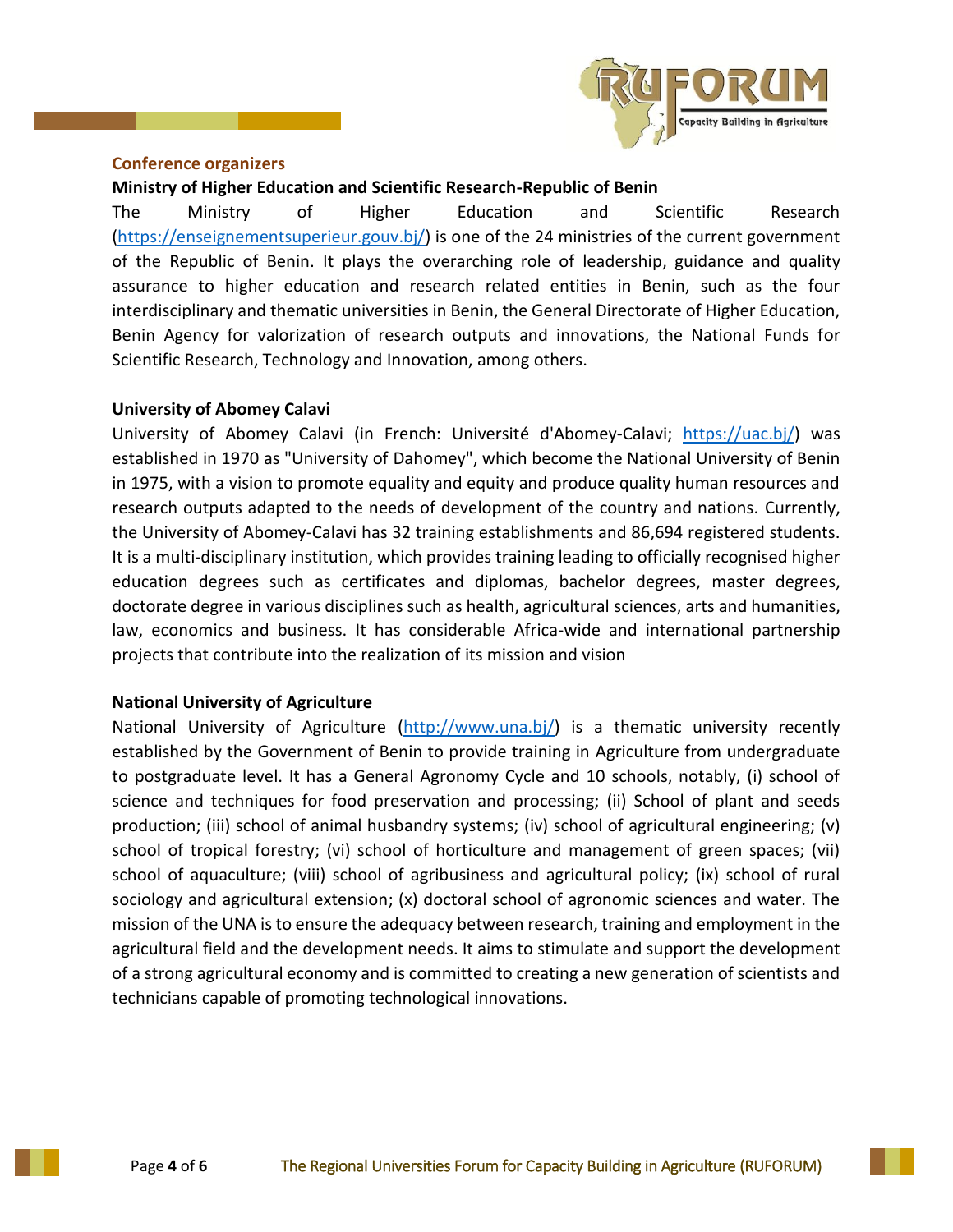

## **University of Parakou**

The University of Parakou [\(http://www.univ-parakou.bj/\)](http://www.univ-parakou.bj/) is a 20 years old multi-disciplinary university in the Republic of Benin. It currently has 11 training establishments and around 20,000 registered students. Its missions are the followings: (i) produce specialized executives for the needs of the economic, social, intellectual and cultural development of the Nation; (ii) participate in the development of scientific, fundamental and applied research; (iii) provide training that meets the needs of the job market and that takes into account the constraints and context of globalization; (iv) link teaching and research to productive work; (v) promote and strengthen the adequacy of the training of students to the requirements of development and professional life; and (vi) ensure continuous scientific, technical and technological development of the nation through active cooperation between training and research establishments and companies, both at national and international levels.

# **Regional Universities Forum for Capacity Building in Agriculture**

The Regional Universities Forum for Capacity Building in Agriculture (RUFORUM) is a network of 128 universities in 38 African countries. It was established in 2004 to (i) foster integration of African universities into the national agricultural innovation systems; (ii) provide a platform for training quality graduates to support development processes in Africa; (iii) rationalize resource use and enhance economies of scale and scope; and (iv) provide a platform for networking, resource mobilization and advocacy for agricultural higher education in Africa. RUFORUM envisions 'vibrant, transformative universities to catalyze sustainable, inclusive agricultural development to feed and create prosperity for Africa'. The RUFORUM Network has been making significant contribution towards Africa's development through its transformative agenda for Agricultural Higher Education, Science, Technology and Innovation, in line with Agenda 2063, the Comprehensive Africa Agriculture Development Programme (CAADP), the Science, Technology and Innovation Strategy for Africa (STISA 2024) and Science Agenda for Agriculture in Africa (S3A).

## **For further enquiries and information, please contact: RUFORUM Secretariat**

Dr Ir Sylvanus Mensah; email: [m.sylvanus@ruforum.org](mailto:m.sylvanus@ruforum.org) (Tel: +256-417-713-308) Mr Adriko Godfrey; email: [secretariat@ruforum.org](mailto:secretariat@ruforum.org) (Tel: +256-417-713-300) Dr. Egeru Anthony ; email: [a.egeru@ruforum.org](mailto:a.egeru@ruforum.org) (Tel: +256-417-713-303)

### **Benin contact persons**

**Ministry of Higher Education and Scientific Research, Benin:** Prof Dr YOUSSAO ABDOU KARIM Issaka (email: [iyoussao@yahoo.fr\)](mailto:iyoussao@yahoo.fr)

**University of Abomey Calavi:** Prof Dr Ir Achille Assogbadjo (email: [assogbadjo@yahoo.fr\)](mailto:assogbadjo@yahoo.fr)

**National University of Agriculture:** Dr Ir Flora Chadare (email: [fchadare@gmail.com\)](mailto:fchadare@gmail.com)